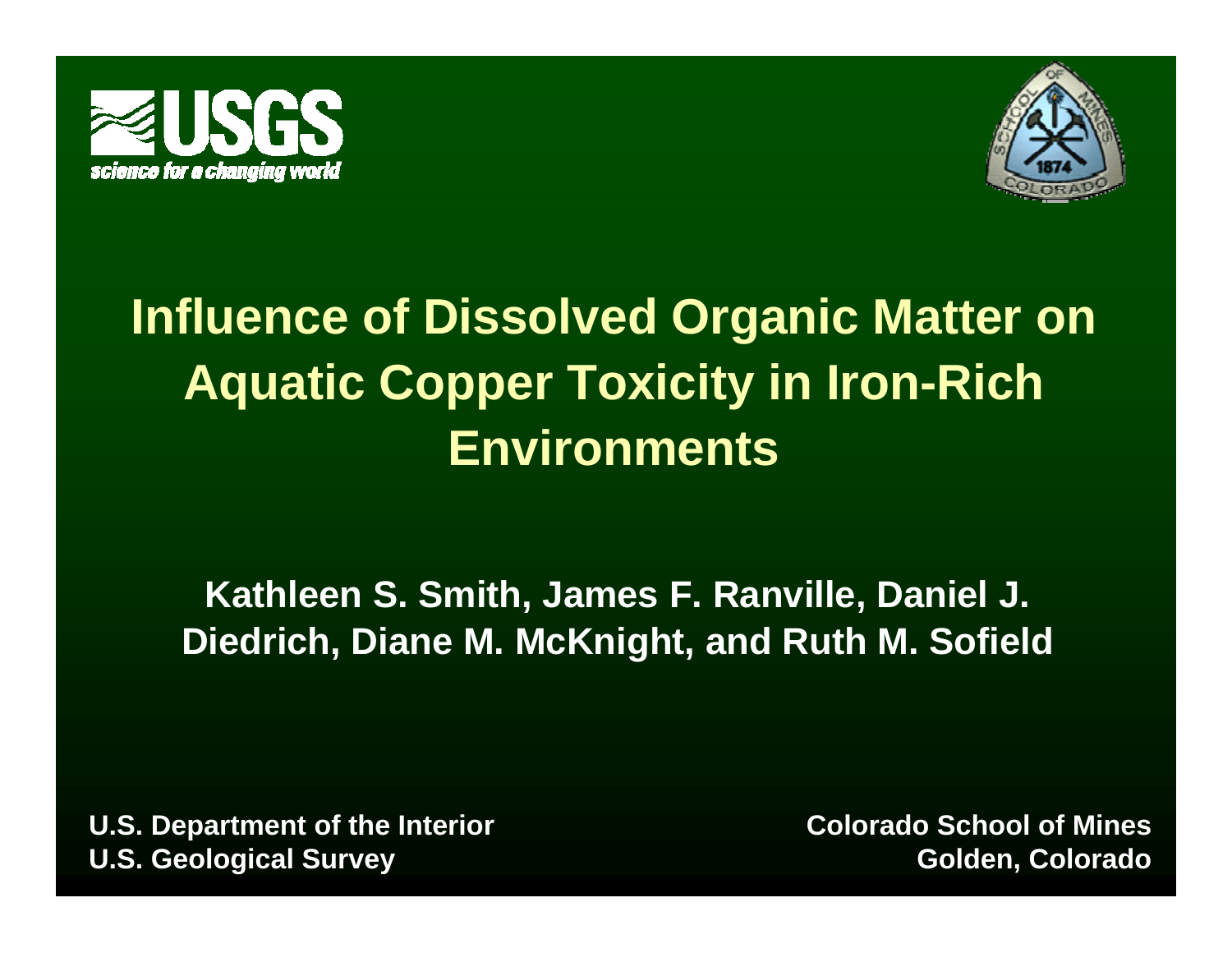**Mineralized areas comm l <sup>t</sup> mmonly generate acidic water with elevated dissolved metal concentrations, aluminum**

At confluences with **higher pH water, dissolved iron and aluminum precipitate Iron Coating**



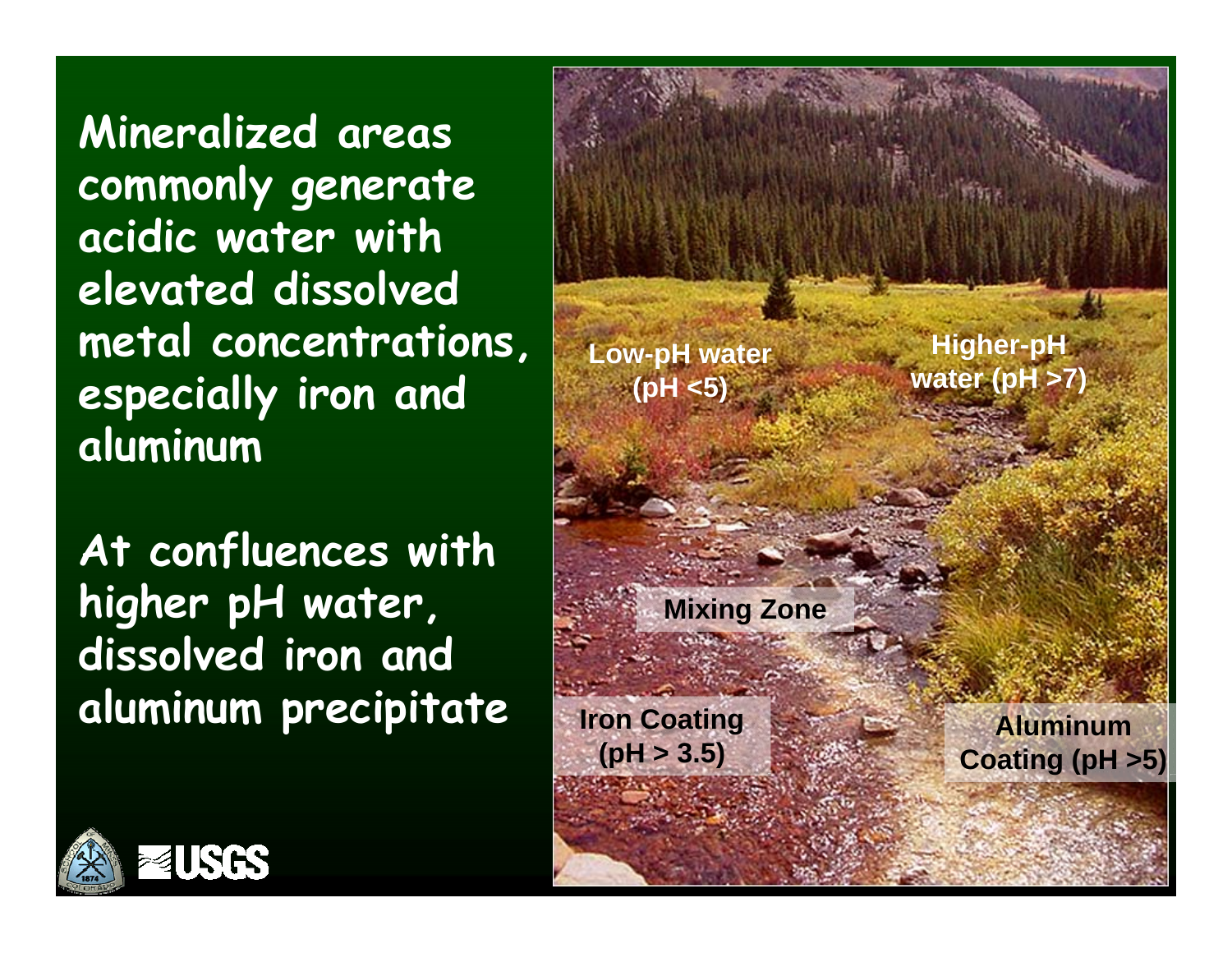## **Fundamentals**

- ¾ **Chemical speciation of metals influences their potential toxicity to aquatic biota**
- ¾ **Dissolved free metals constitute the main bioavailable fraction of metals**
- $P$  Presence of dissolved organic matter (DOM) **decreases metal toxicity to aquatic biota by binding with dissolved metals**

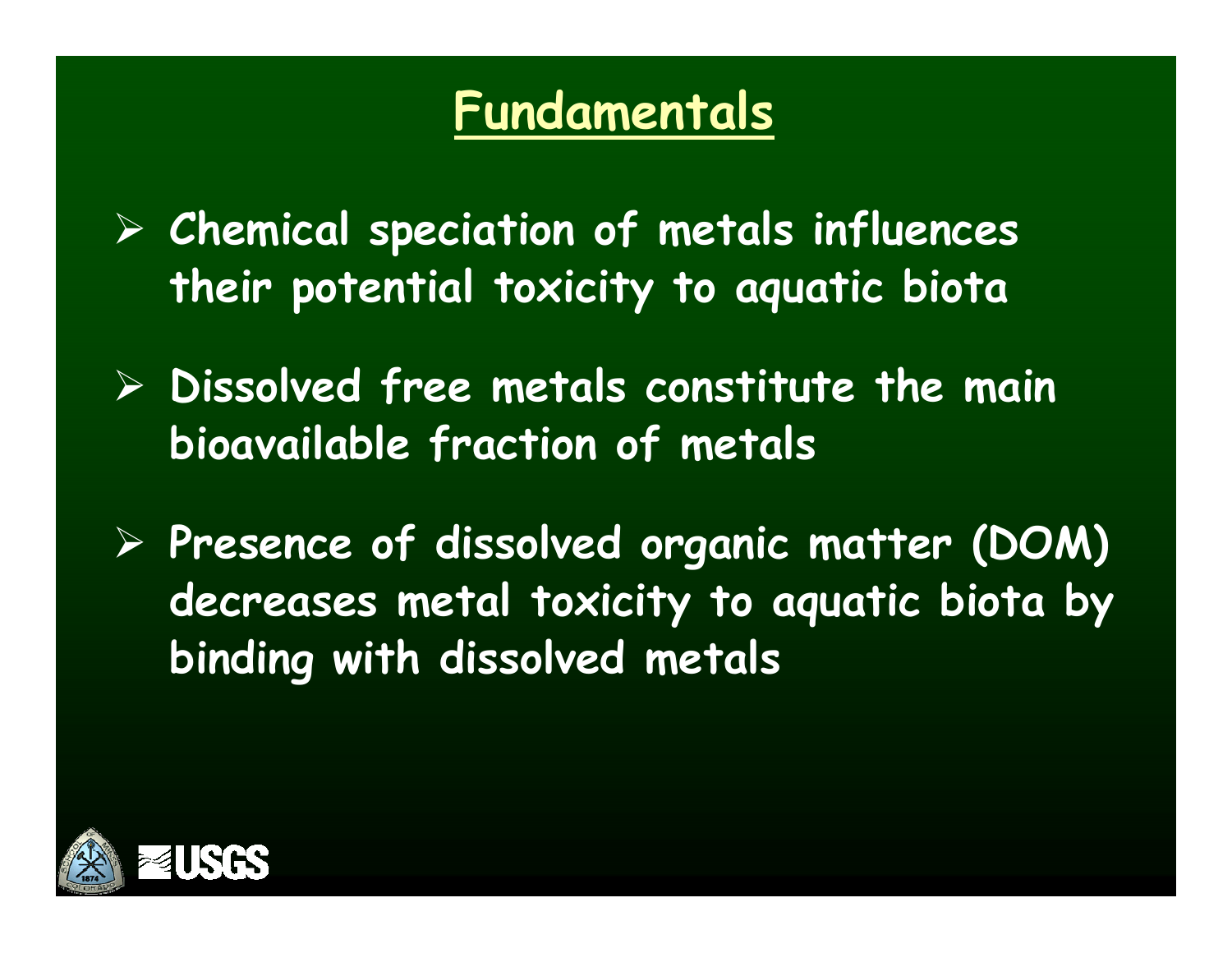#### **Dissolved Organic Matter Fractionation**

**McKnight et al. (1992) demonstrated that DOM fractionates in the presence of precipitating iron and aluminum oxides**

- $\checkmark$  Some DOM is removed from solution by sorption **onto precipitating iron and aluminum oxides**
- 9 **DOM sorption results in chemical fractionation**
	- – **Molecules with greater metal-binding affinities are preferentially sorbed**
- 9 **Remaining DOM is depleted in constituents having greatest metal-binding affinity**

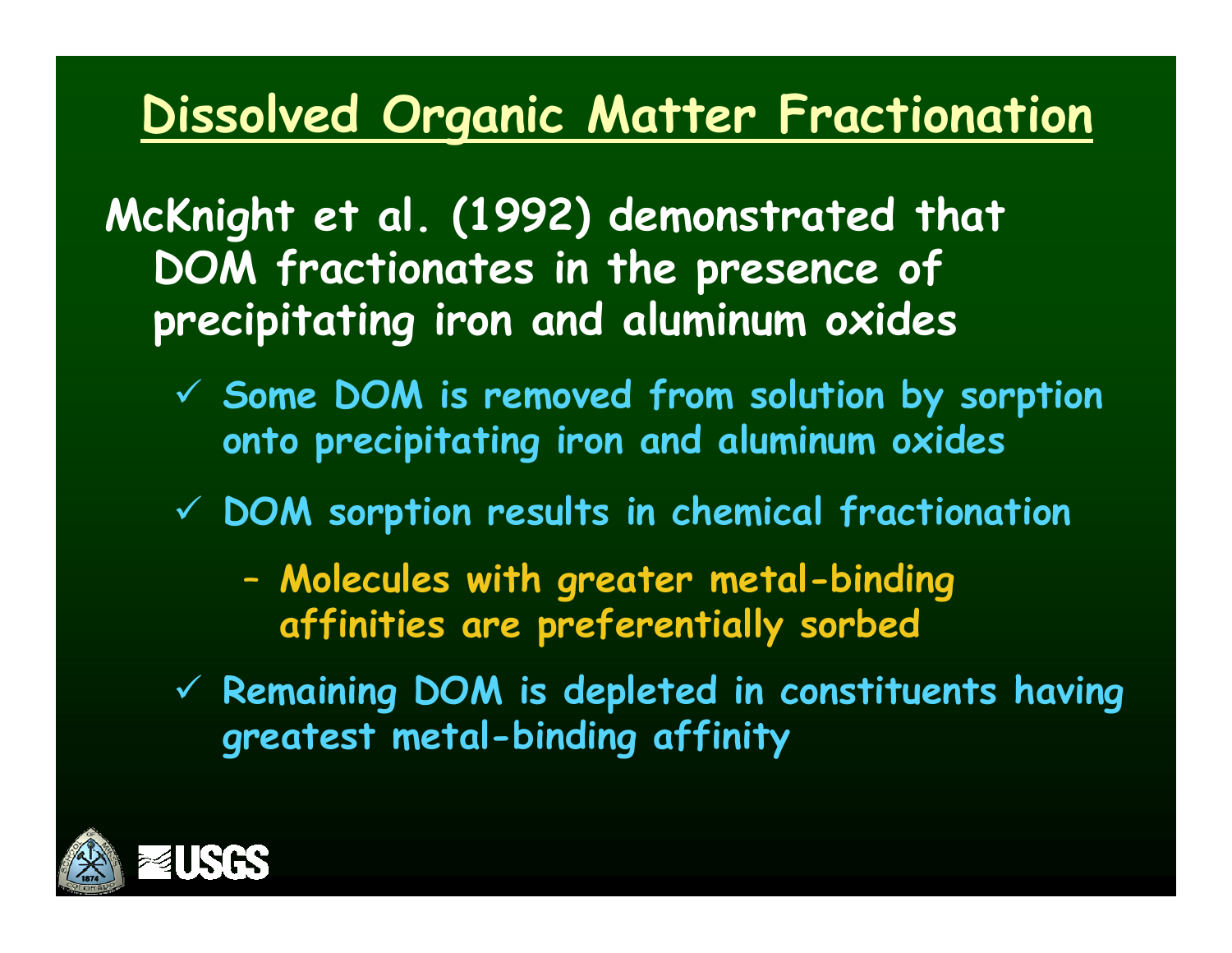**Dissolved Organic Matter Isolation**

**McKnight et al., 1992**

- ¾ **Filtered stream water Low-pH** water
- ¾ **XAD-8 columns**
- ¾ **H+ t ti saturation**
- 



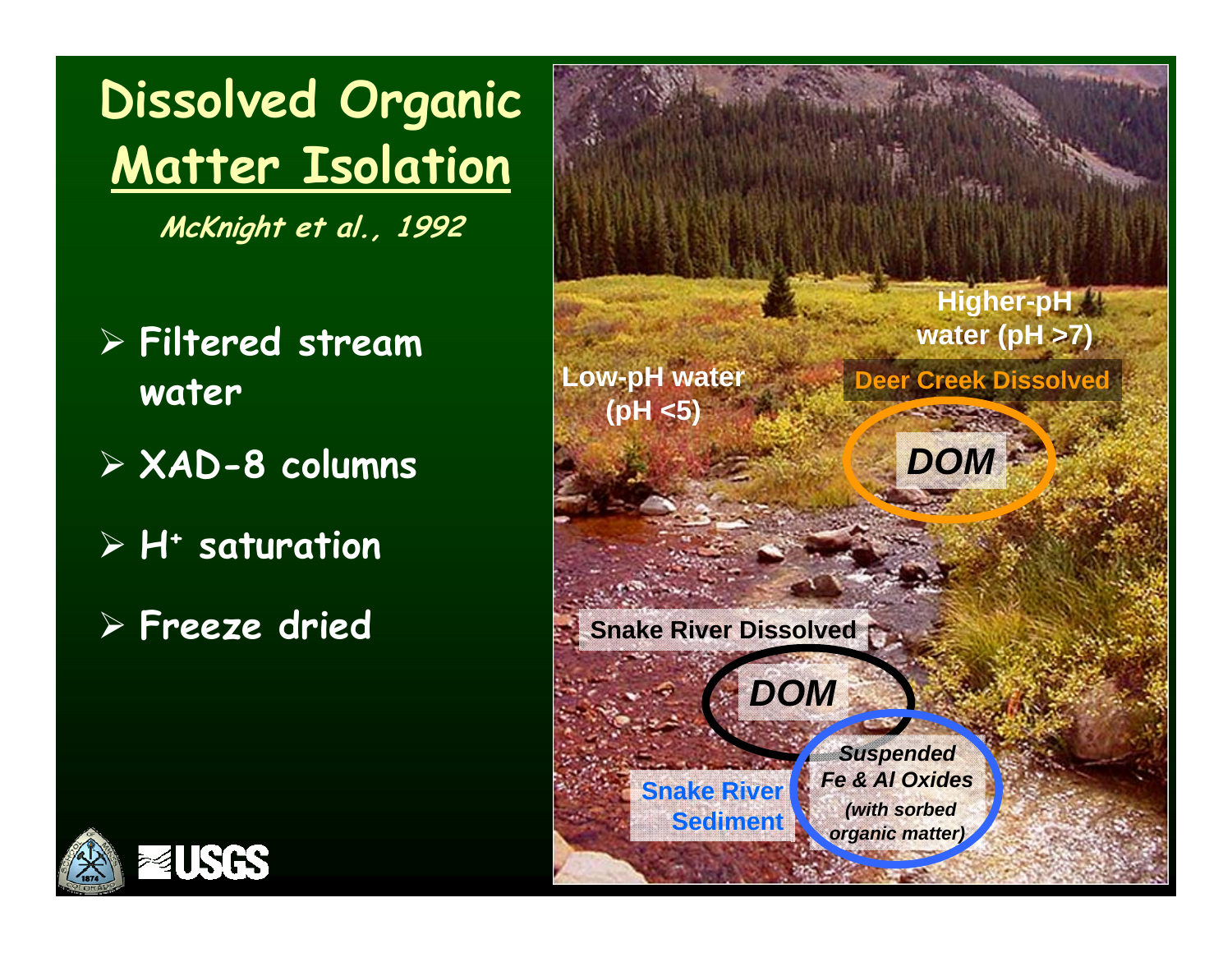#### **Dissolved Organic Matter Collection Sites**

- **1. Stream water from a pristine Colorado stream (Deer Creek Dissolved)**
- **2. Stream water below the confluence of an acidic, metal -enriched stream with Deer Creek (Snake River Dissolved)**
- **3. Suspended sediment (with sorbed organic matter) below the confluence of an acidic, metal-enriched stream with Deer Creek ( ) Snake River Sediment**
- **4. Suwannee River Fulvic Acid (standard reference material)**

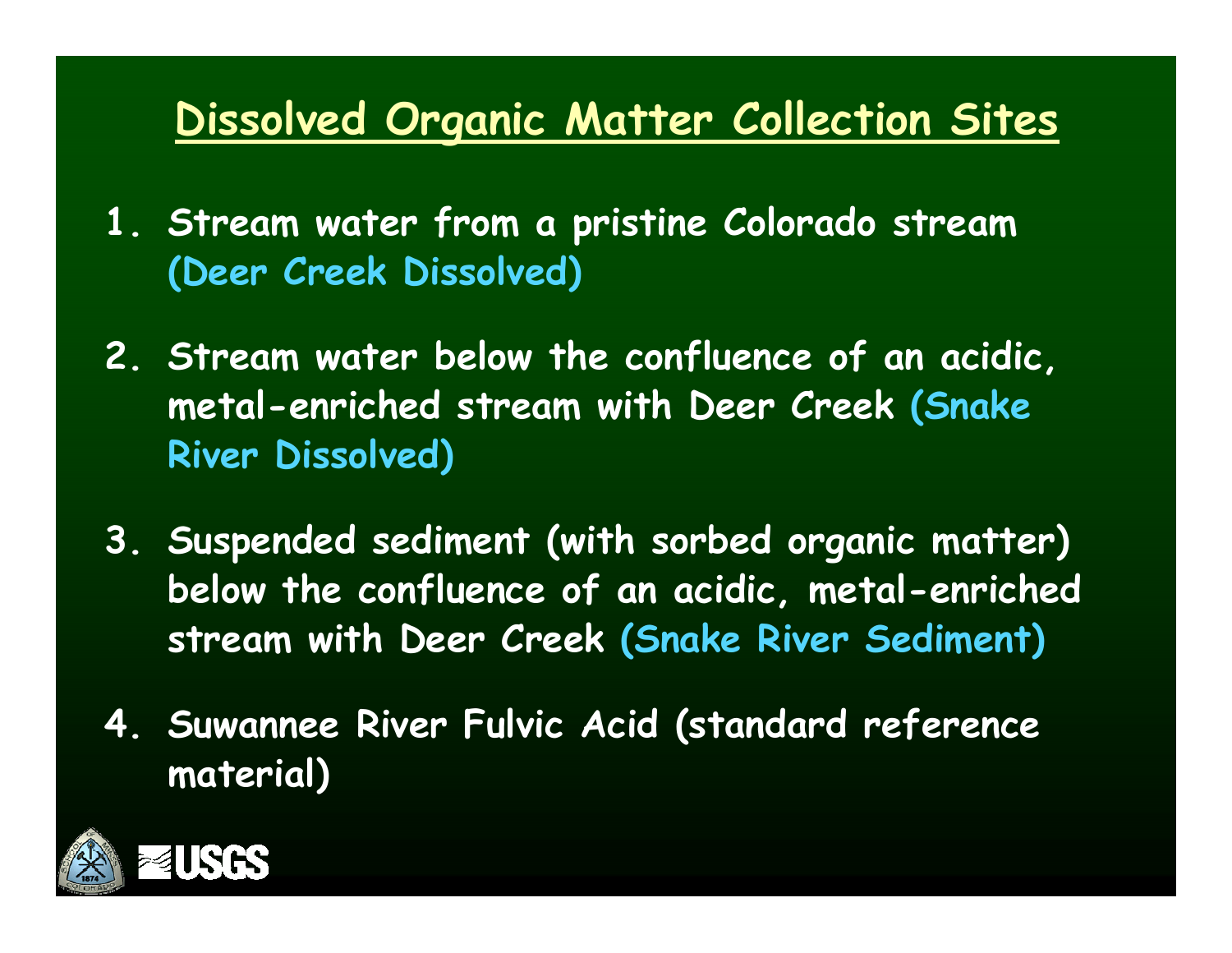

# **How does DOM fractionation in mineralized areas affect copper bioavailability to aquatic biota?**

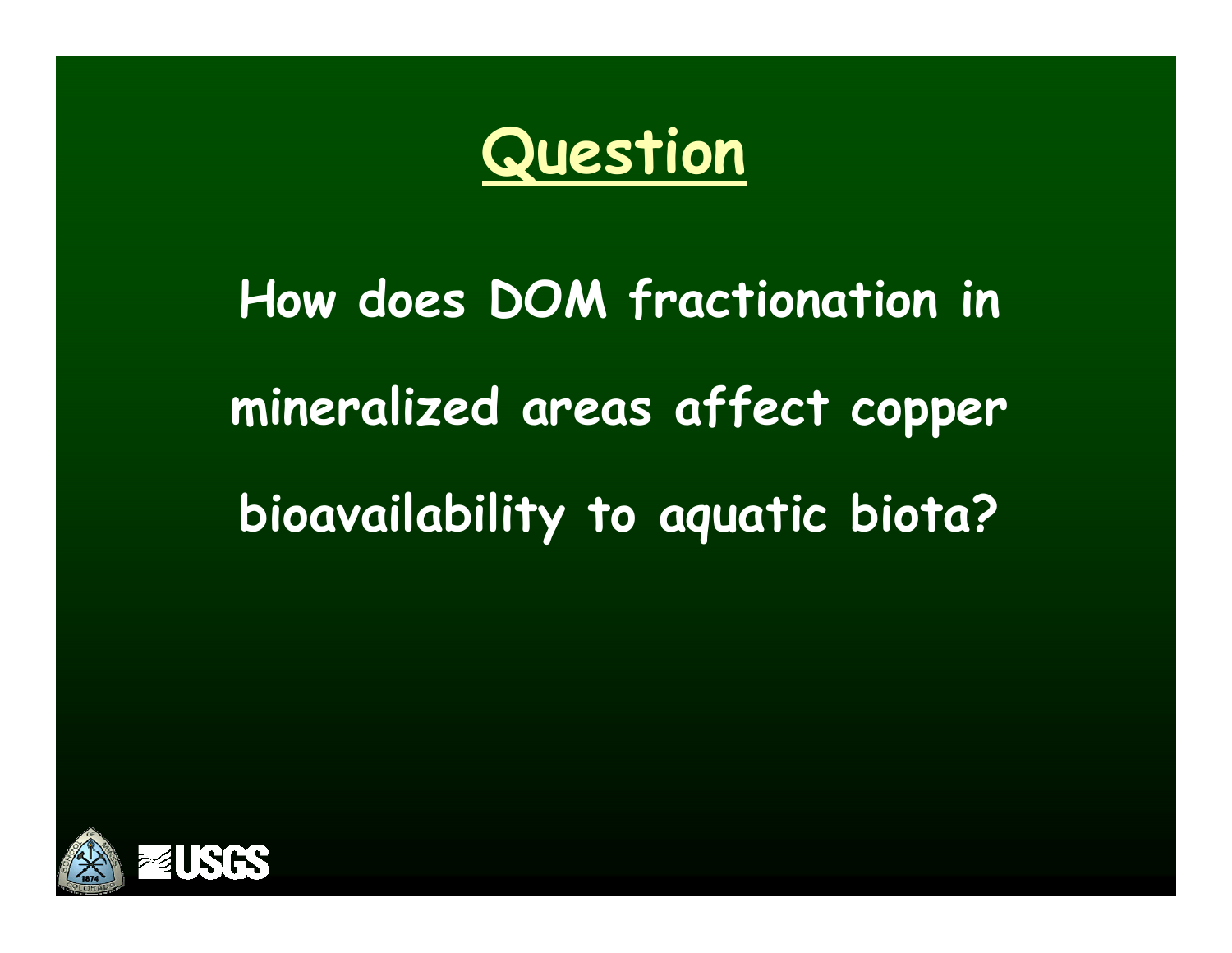# **Ceriodaphnia dubia (Water Flea)**



**A sensitive fresh-water invertebrate commonly used in toxicity testing of contaminants**

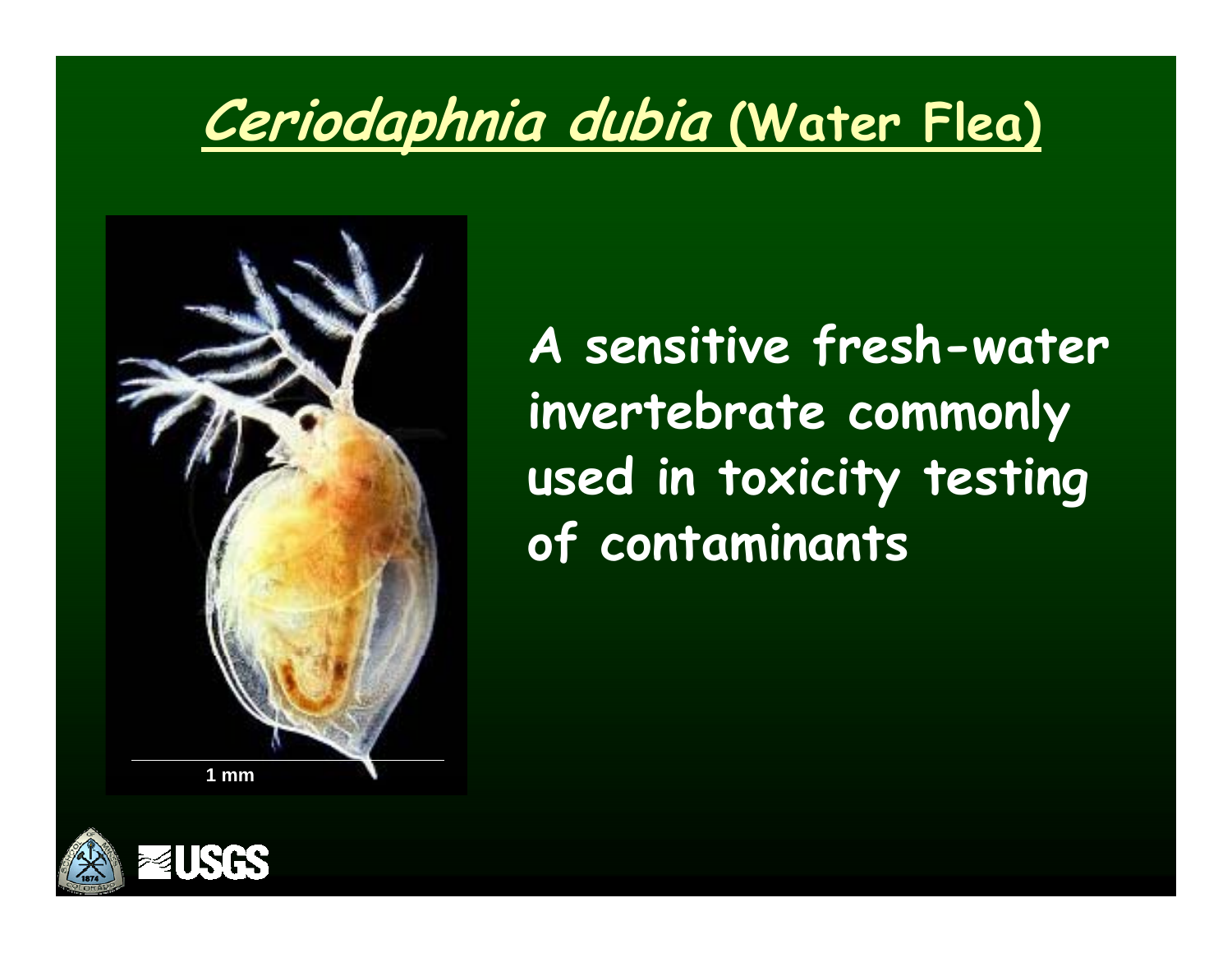#### **Four replicate test cups containing five organisms in each cup**

# **Toxicity**



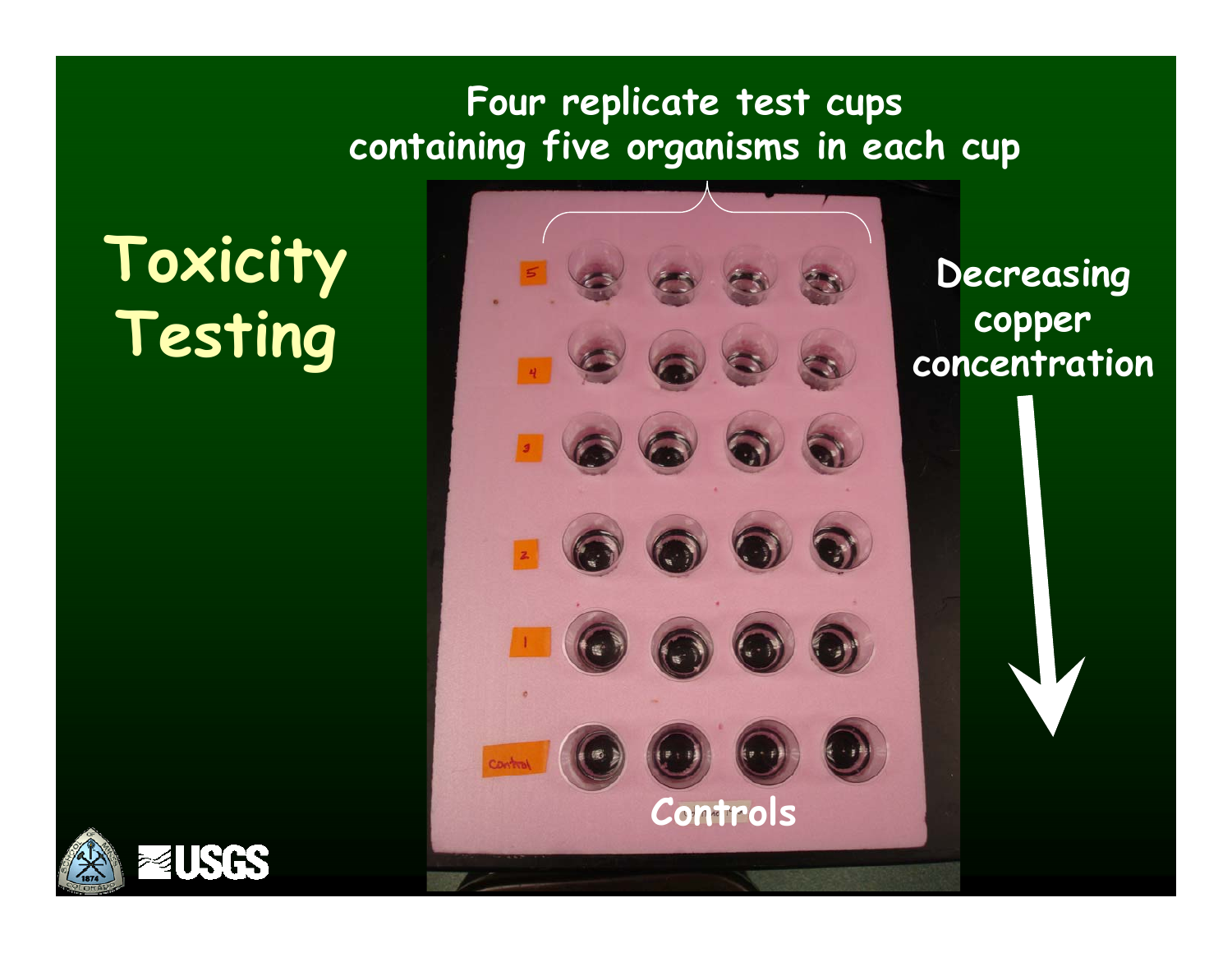#### **Laboratory Toxicity Tests**

- ¾ **One set with no DOM added (just EPA moderatel y ) hard water )**
- ¾ **Freeze-dried DOM (6 mg/L = 3 mg/L DOC) from the different sources was added to solutions containing different copper concentrations and allowed to equilibrate**
- ¾ **48-hour static tests at 20ºC were conducted with C <sup>i</sup> d h <sup>i</sup> d bi Ceriodaphnia dubia**
- $\blacktriangleright$  $\triangleright$  Determine mortality of test organisms (LC<sub>50</sub>)

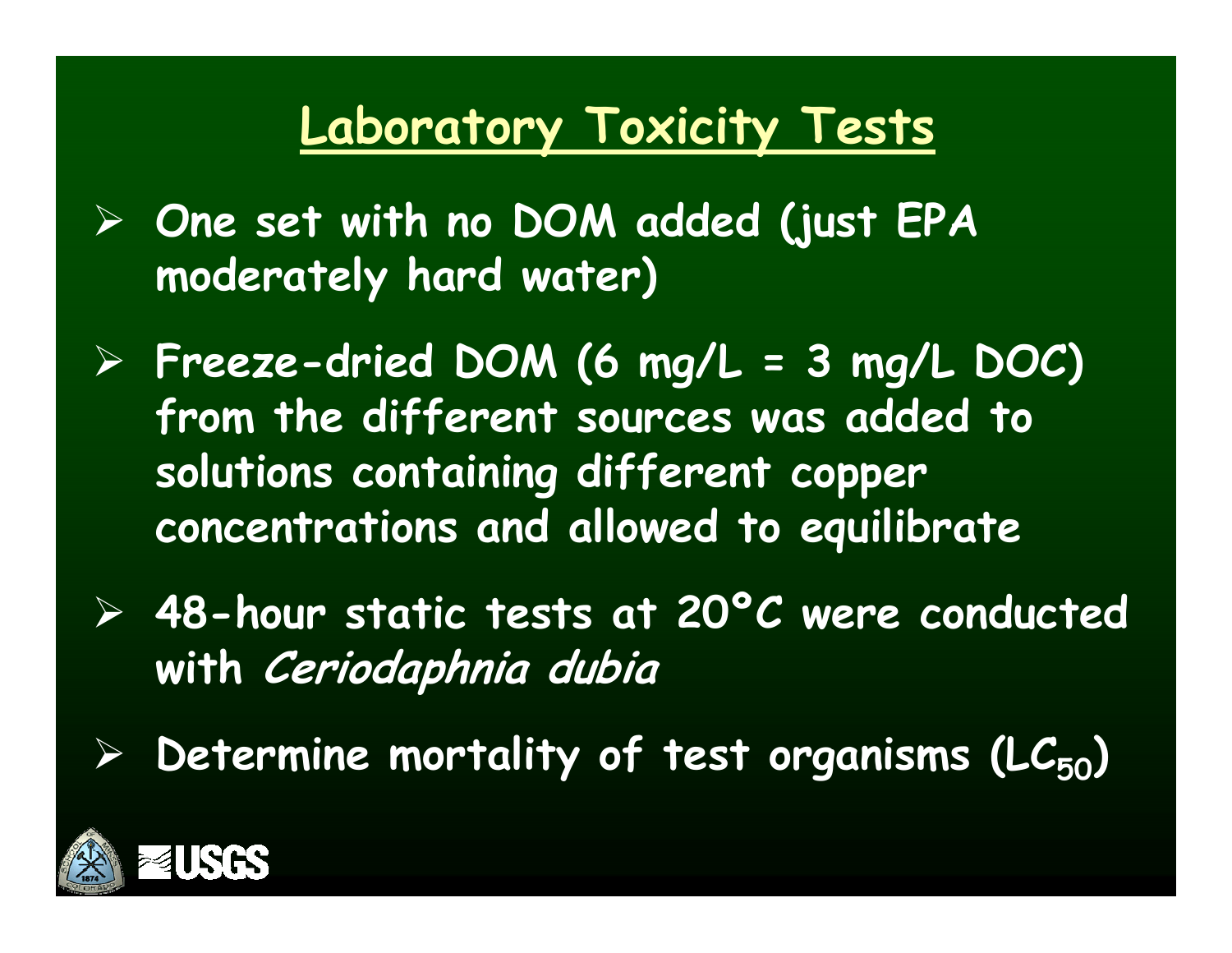100

**)**

**LC50 is a measurement of aquatic toxicity, and is the metal concentration 100that is lethal to 50% of a group of test organisms**

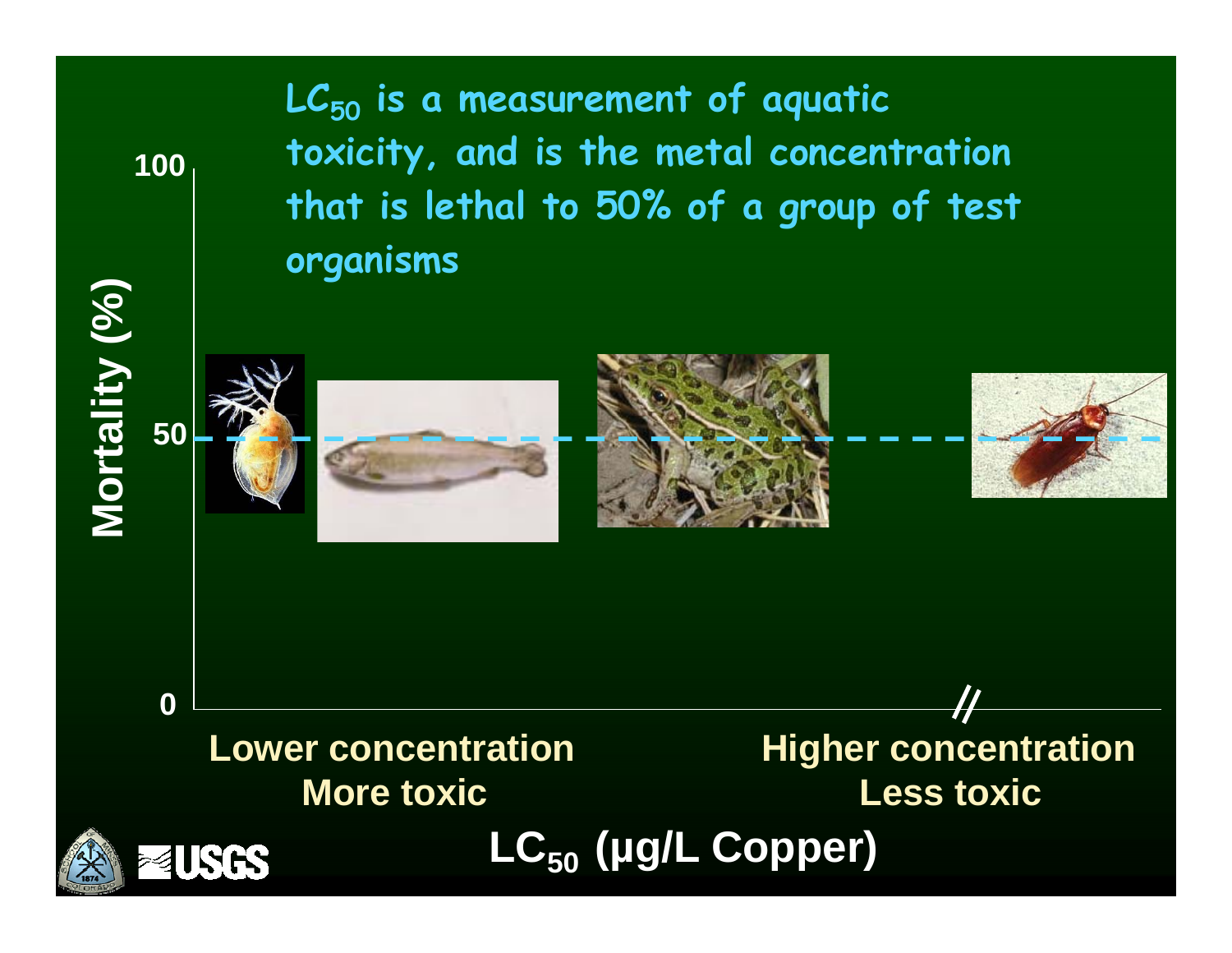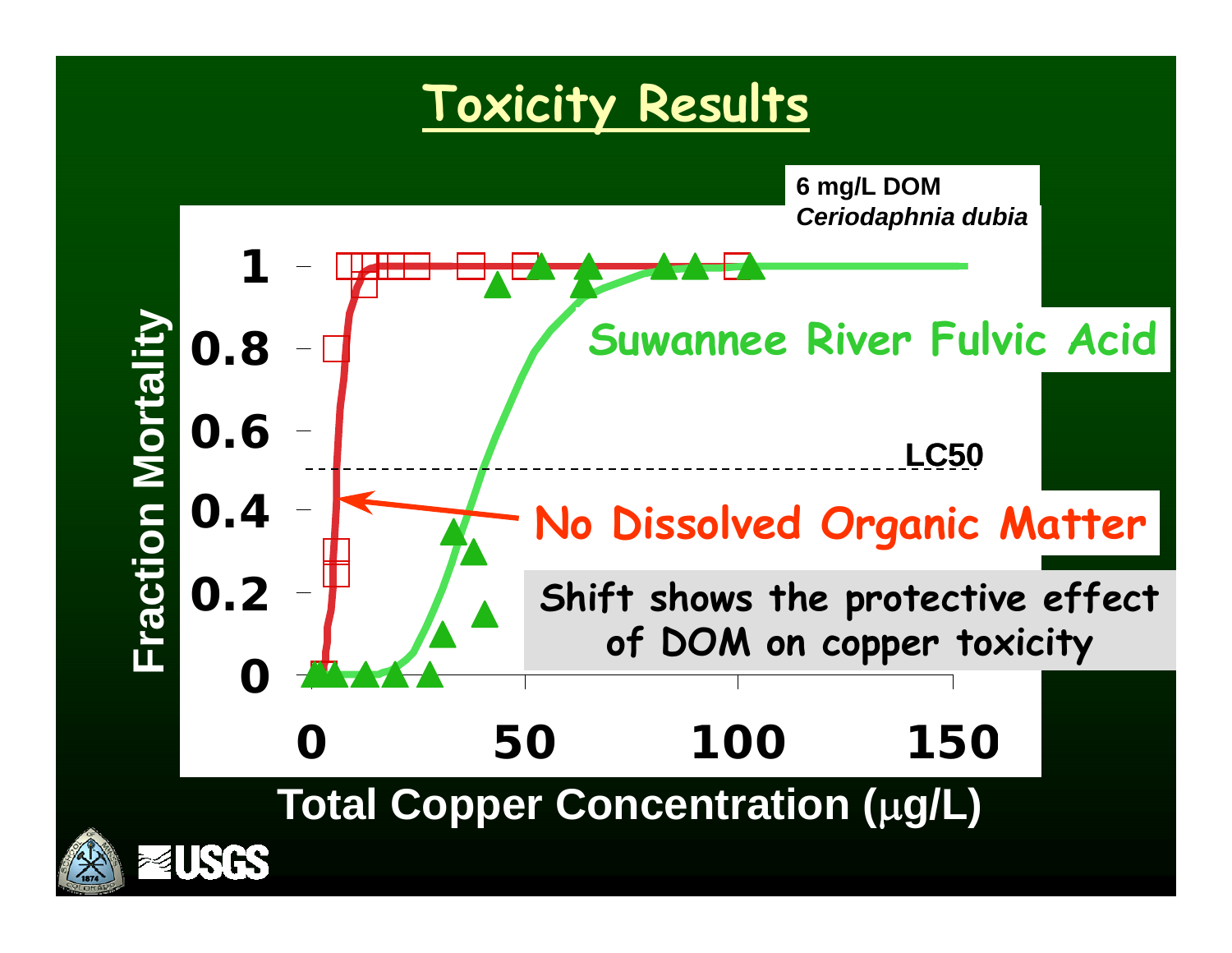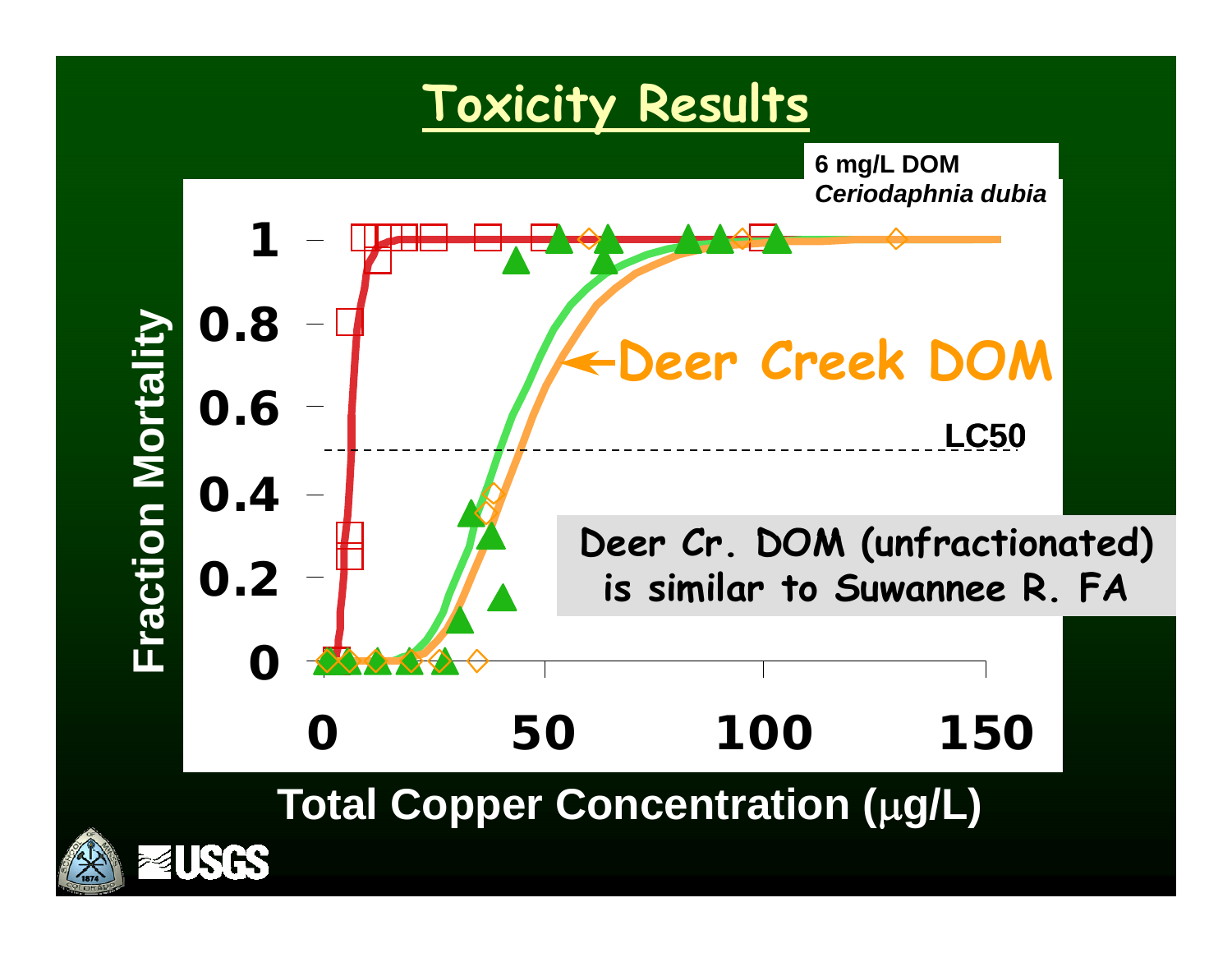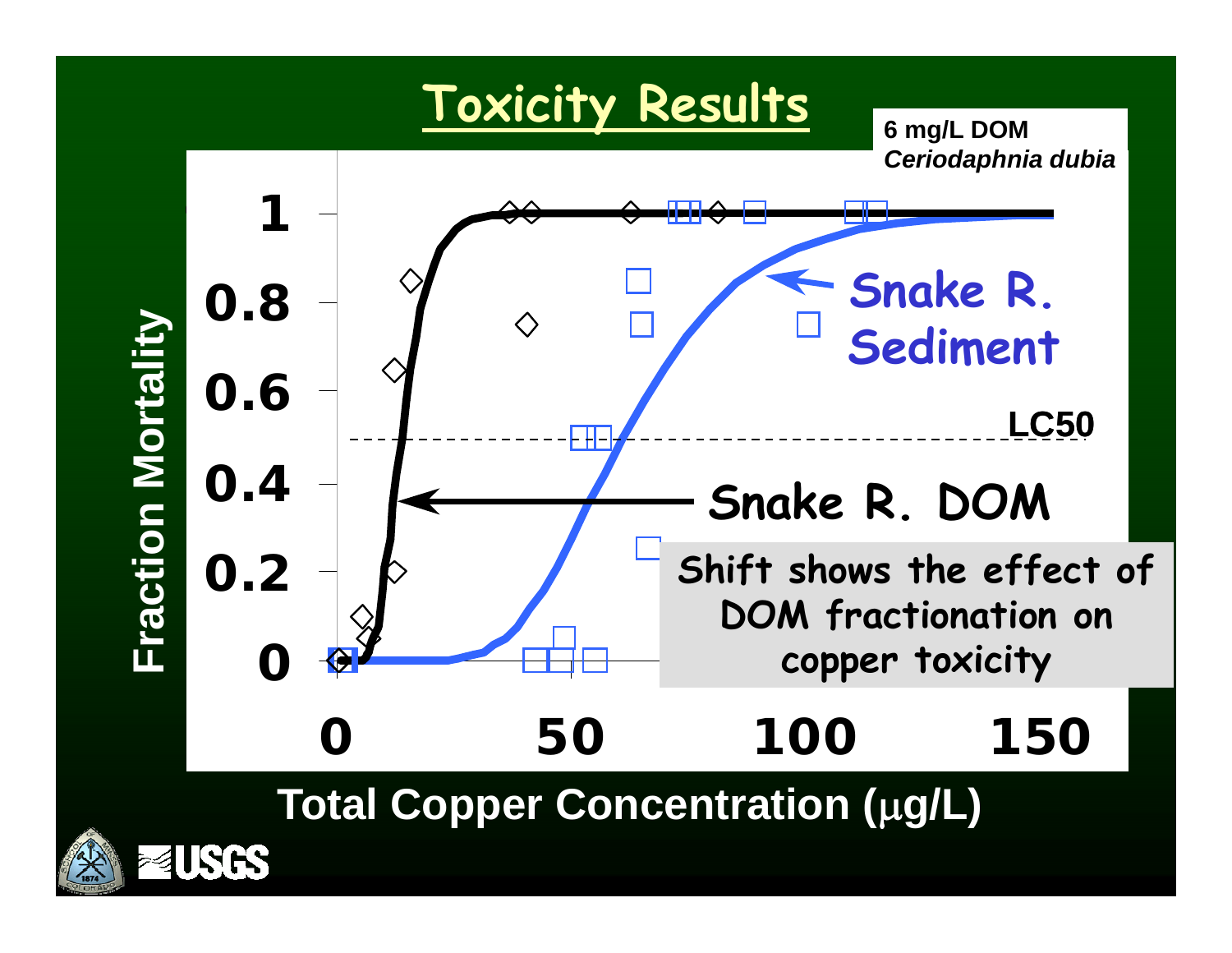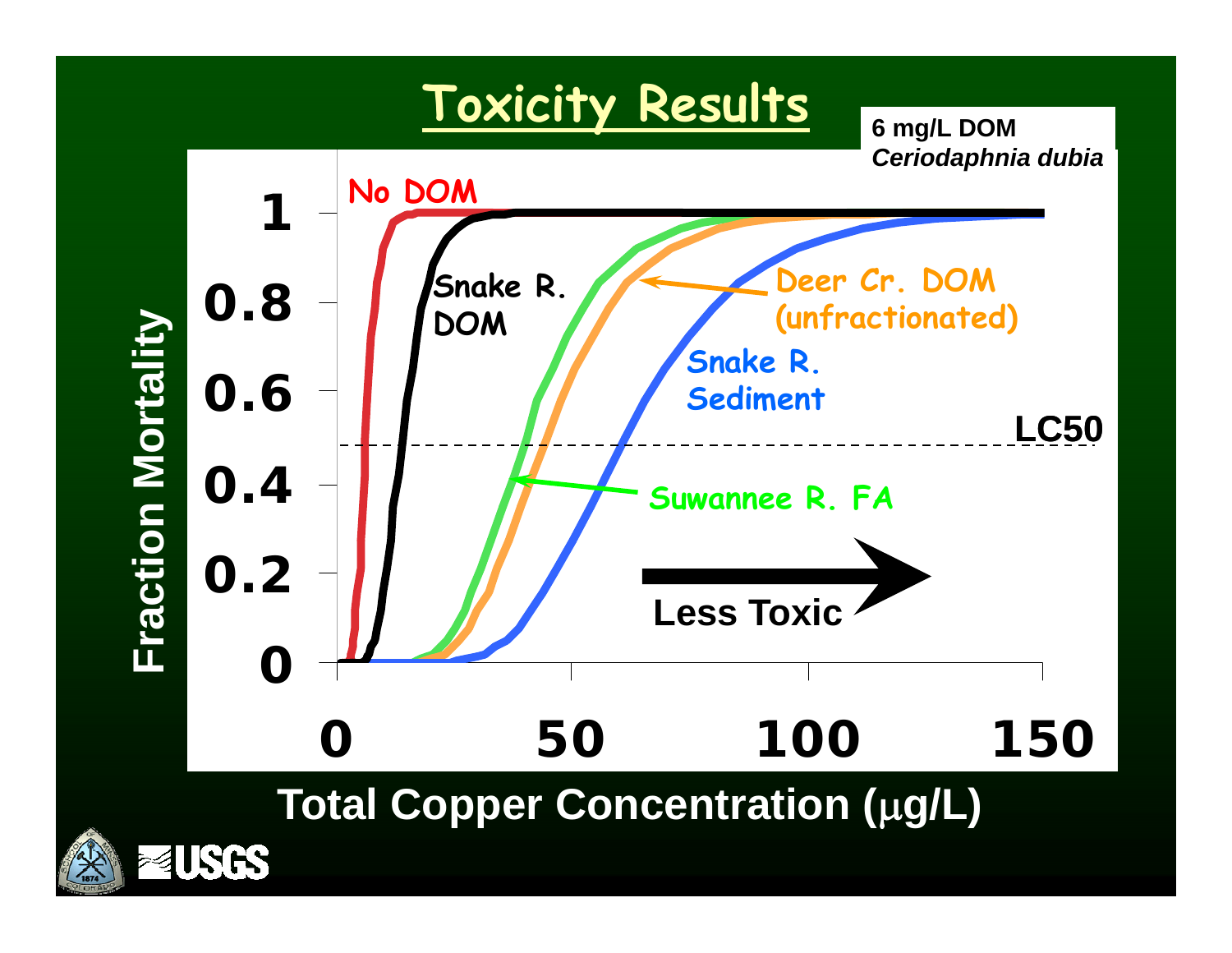#### **Free Copper Measured with a Cu ISE**



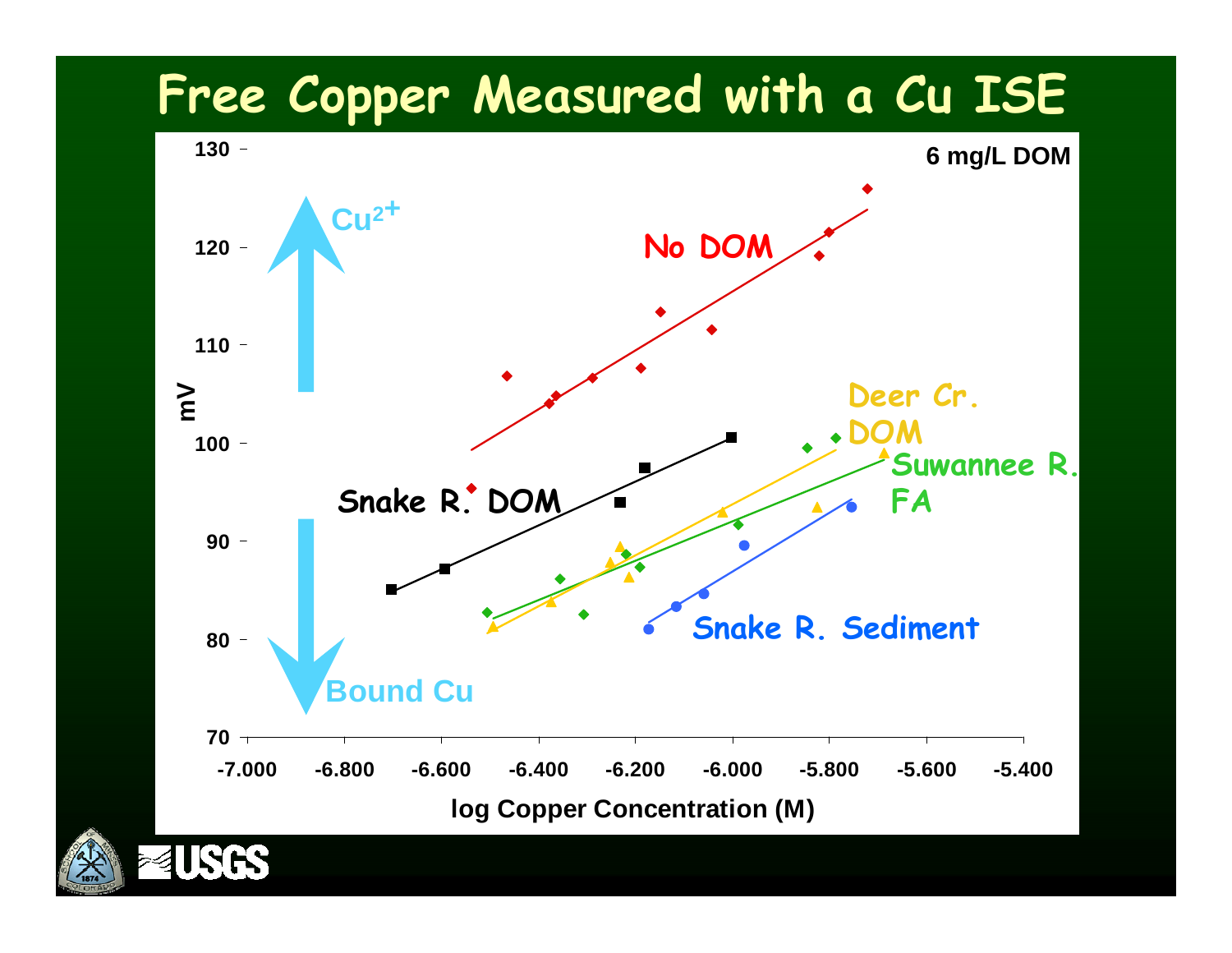What does this **mean for the Biotic Li gand Model?**

**(BLM …not th <sup>e</sup> agency)**

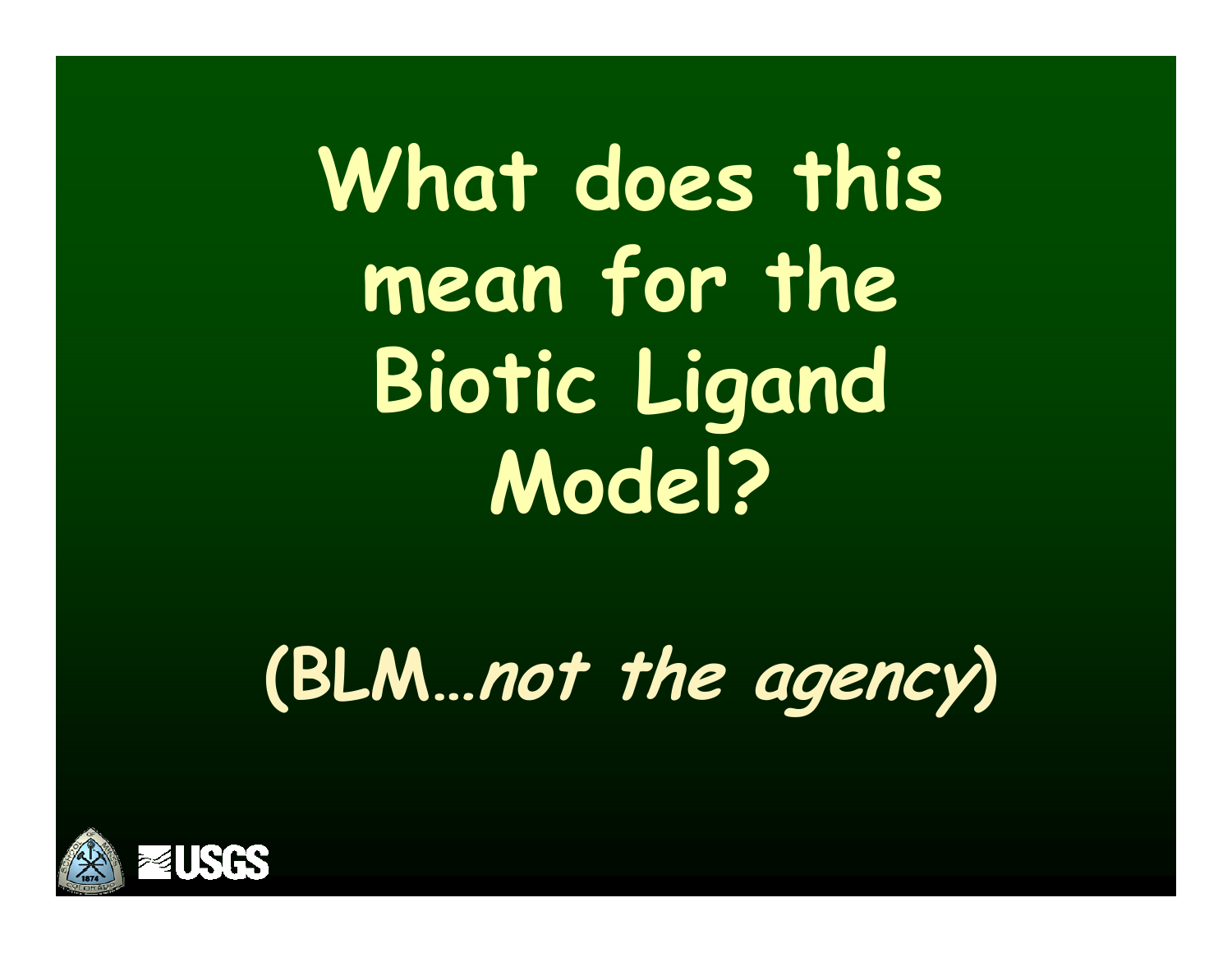**United States Environmental Protection** Agency

Office of Water 4304T

EPA-822-R-07-001 February 2007

#### $EPA$ **AQUATIC LIFE AMBIENT FRESHWATER QUALITY CRITERIA - COPPER**

2007 Revision

**The Biotic Ligand Model is incorporated into the U.S. Environmental Protection Agency 2007 U p q pp dated A quatic Life Copper Criteria**

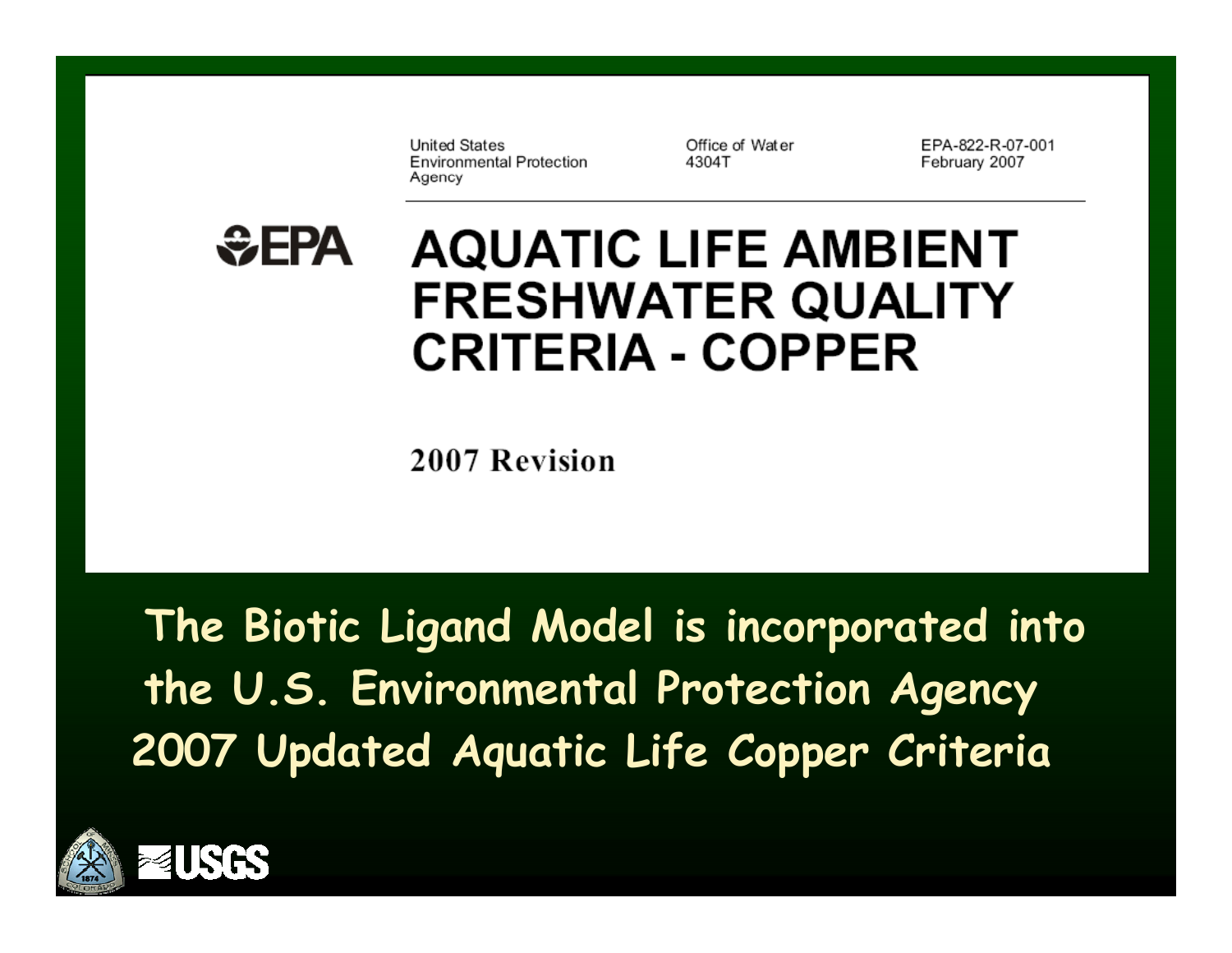### **Biotic Ligand Model (BLM)**

¾ **Computational approach to estimate acute metal toxicity**

¾ **Considered to be an alternative to expensive and extensive toxicological testing to determine site-specific water-quality criteria**

¾ **Quantifies the bioavailable fraction "bioavailable "** 

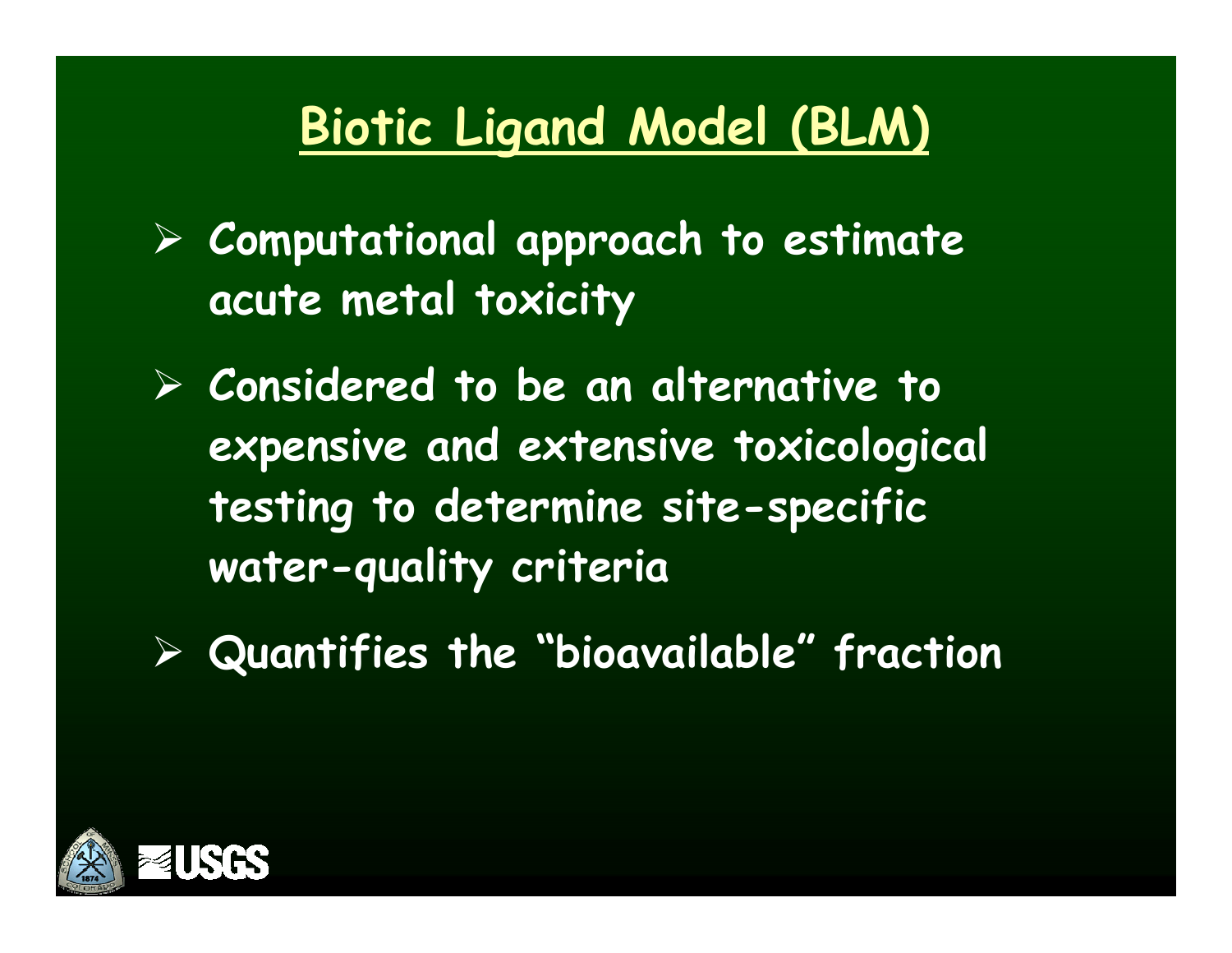## **Biotic Ligand Model (BLM)**

**The BLM f <sup>w</sup> f f q is an inter face bet ween the fields o f a queous geochemistry, physiology, and aquatic toxicology**

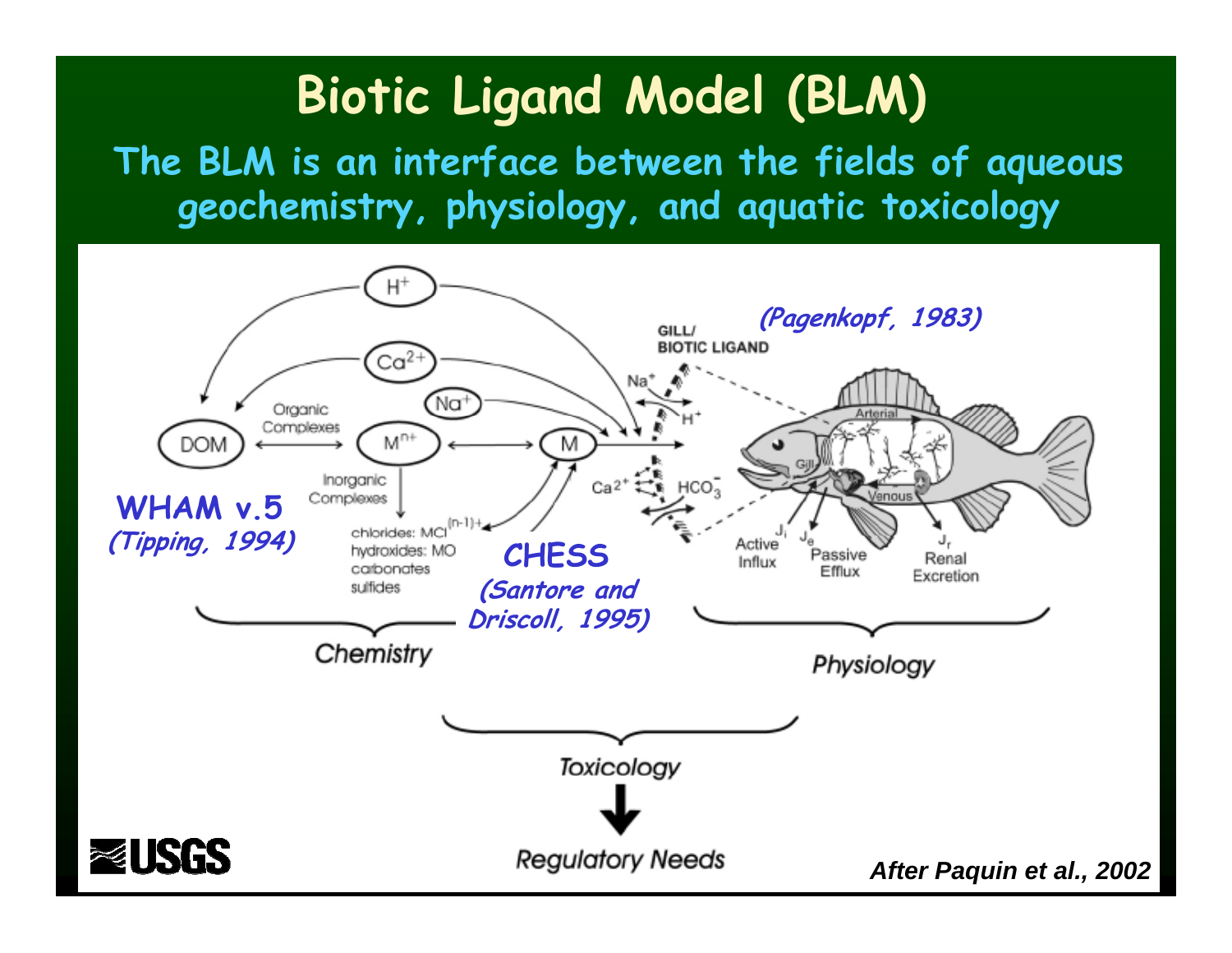# **Use of the Biotic Ligand Model in Mineralized Areas**

**It is likely that a modified version of the BLM that incorporates the effects of iron and aluminum will need to be used to com pute sitespecific water-quality criteria and potential metal toxicity in many mineralized areas**



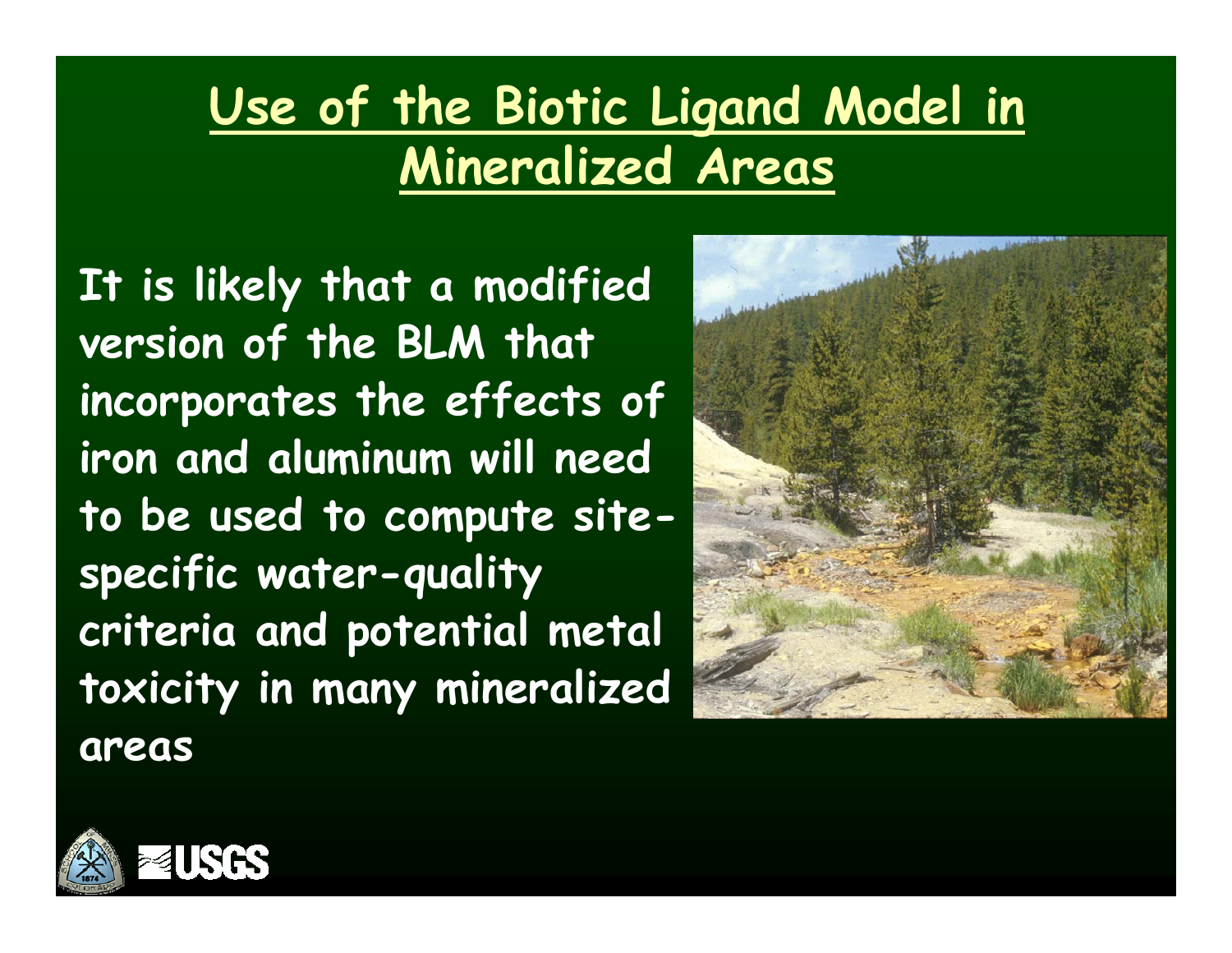#### **Overall Summary**

- ¾ **DOM with greater affinity for metal binding tends to**  be preferentially sorbed to sediment phases in iron**and aluminum-rich streams**
- ¾ **DOM isolated from an iron iron- and aluminum-rich stream was 3 times less effective at reducing copper toxicity**
- $\blacktriangleright$ Fractionation of organic matter between dissolved and **sediment phases in iron- and aluminum-rich streams can result in more bioavailable dissolved copper and greater potential for copper toxicity to aquatic biota**

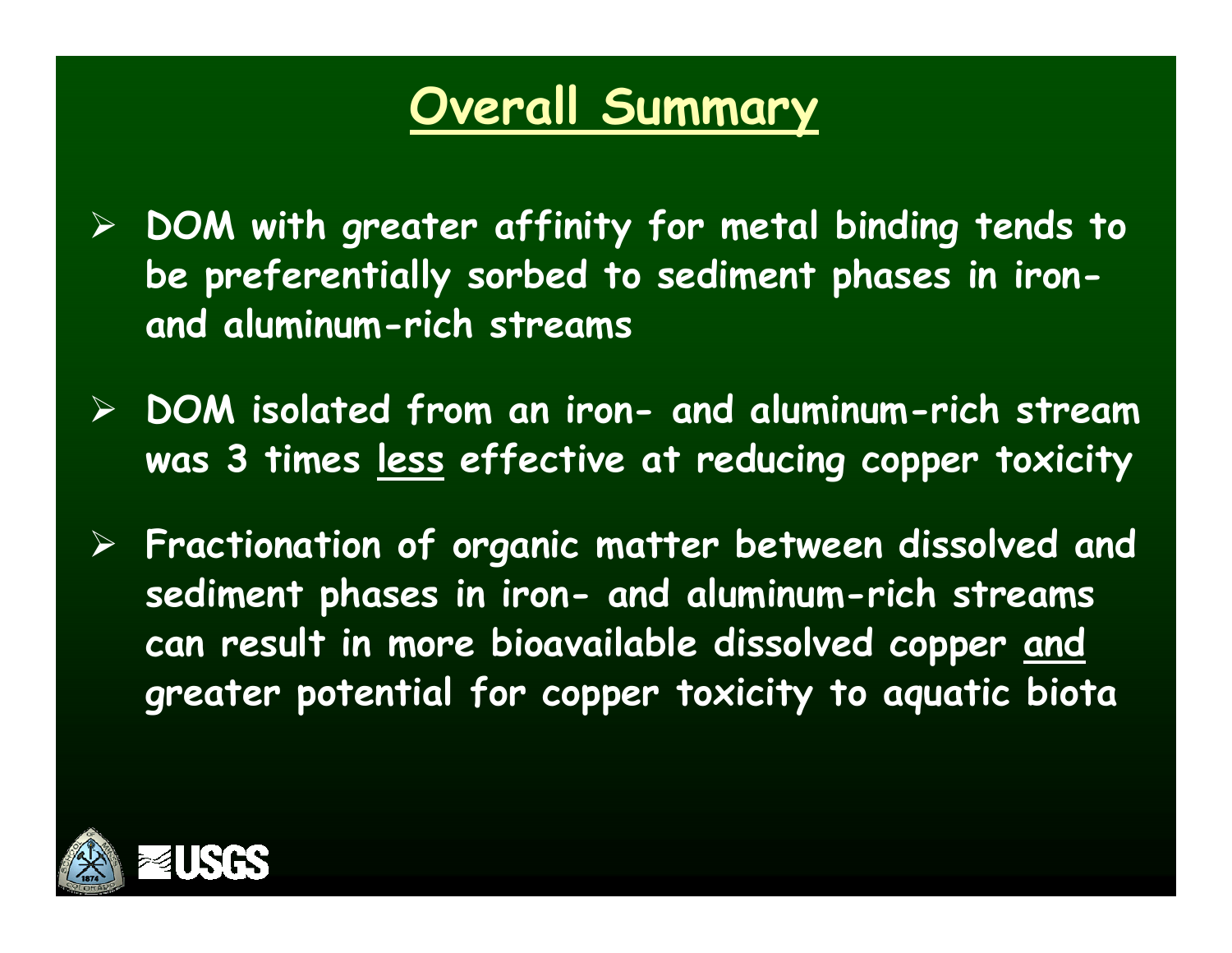#### **Overall Summary cont , .**

- ¾ **Stream ecos ystems downstream of iron- and aluminum-rich streams may be more vulnerable to adverse effects from metal toxicity**
- ¾ **Modifications to the Biotic Ligand Model may b f li ti t i <sup>e</sup> necessary for application o iron- and aluminum-rich environments**

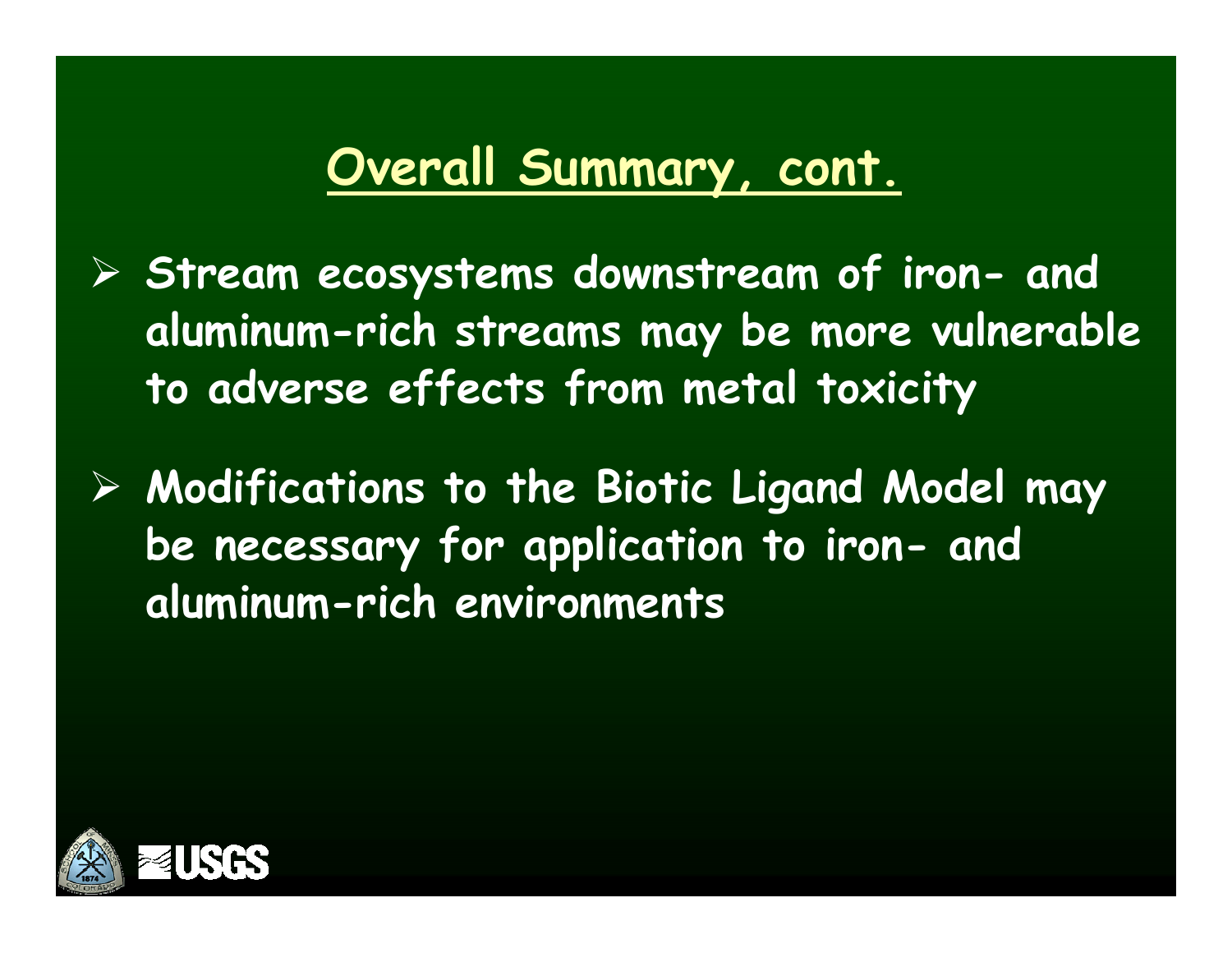#### **Acknowledgments**

**This work was funded by the U.S. Geological Survey Mineral Resources Program** 



#### **Visit our websites at http://crustal.usgs.gov/projects/minewaste/ http://crustal.usgs.gov/projects/integrated\_methods/**